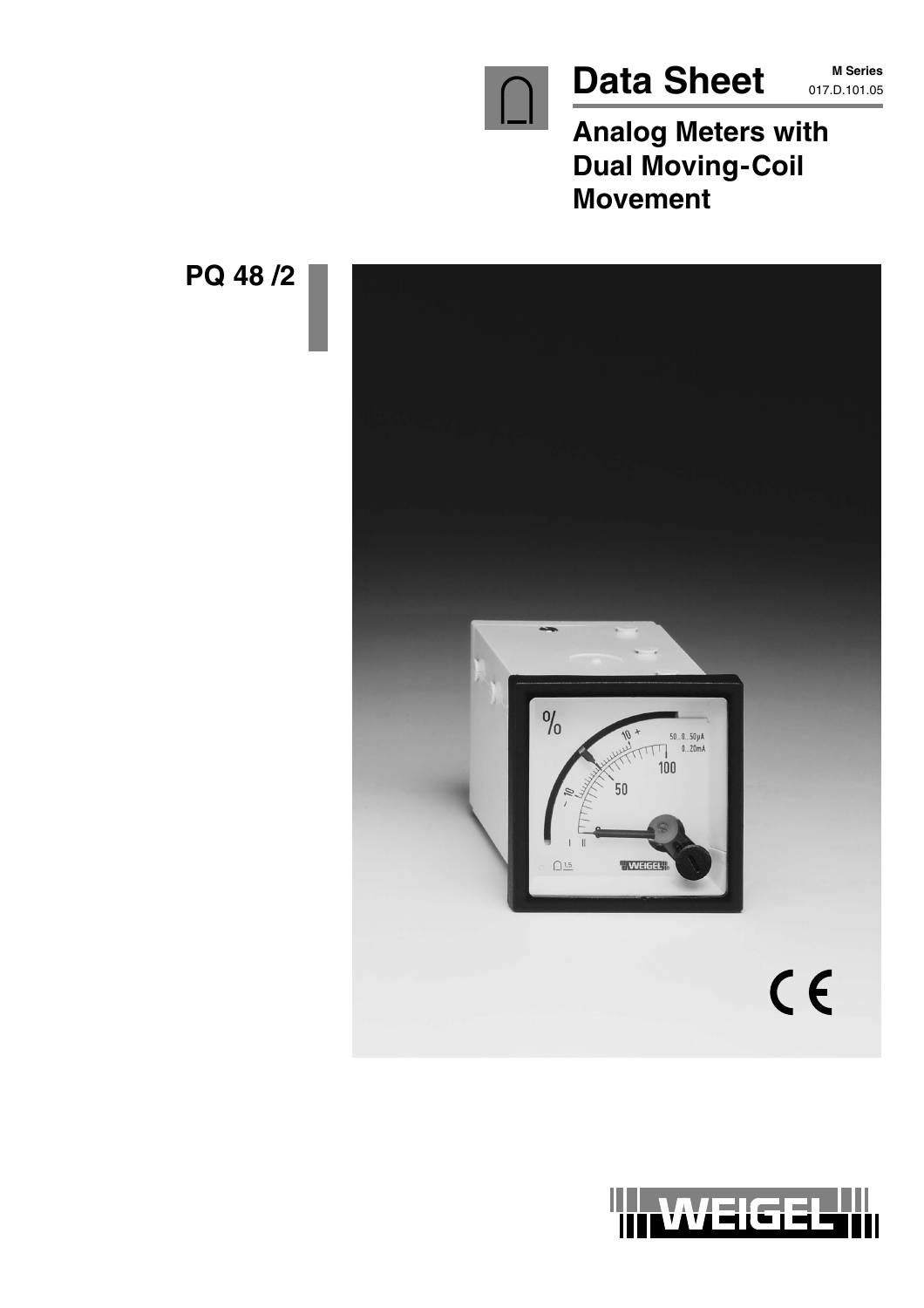# **Application**

The square moving–coil instruments **PQ 48 /2** (M series) having two meter movements are used for process control measurement of DC currents and/or DC voltages. They are scaled to determine control deviations and regulating link positions in control systems.

The instruments are suitable to be mounted in switchboards, control panels, machine tool consoles or mosaic grid panels.

### **Movements**

Self–shielding moving–coil movements with core–type magnetic systems, pivot suspended. Twin spring loaded jewel bearings for vibration and shock resistance.

# **Mechanical Data**

| case details       | square case suitable to be mounted<br>in control / switchgear panels or<br>mosaic grid panels, stackable |
|--------------------|----------------------------------------------------------------------------------------------------------|
| material of case   | thermoplastics, flame retardant                                                                          |
| material of window | glass <b>♦</b>                                                                                           |
| colour of bezel    | black (similar to RAL 9005) ♦                                                                            |
| position of use    | any position permissible                                                                                 |
| panel fixing       | screw clamps ♦                                                                                           |
| panel thickness    | 1  40 mm                                                                                                 |
| mounting           | stackable next to each other                                                                             |
| terminals          | connector blades 6.3 x 0.8                                                                               |
| dimensions         |                                                                                                          |
| bezel              | 48 mm<br>п                                                                                               |
| case               | 41 mm<br>п                                                                                               |
| depth              | 72 mm                                                                                                    |
| panel cutout       | $45.0^{+0.6}$ mm                                                                                         |
| weight approx.     | 0.09 ka                                                                                                  |

# **Electrical Data**

| measuring unit                                                              | DC voltages or DC currents                                                                                                                                                         |
|-----------------------------------------------------------------------------|------------------------------------------------------------------------------------------------------------------------------------------------------------------------------------|
| overload capacity (acc. to DIN EN 60 051 - 1)<br>continuously<br>$5 s$ max. | 1.2 times rated voltage / current                                                                                                                                                  |
| voltmeters                                                                  | 2 times rated voltage                                                                                                                                                              |
| ammeters                                                                    | 10 times rated current                                                                                                                                                             |
| measurement category O                                                      |                                                                                                                                                                                    |
| pollution level                                                             | 2                                                                                                                                                                                  |
| enclosure code                                                              | IP 52 case front side $\blacktriangleright$<br>IP 00 for terminals without protection against<br>accidental contact<br>IP 20 for terminals protected against<br>accidental contact |

# **Measuring Ranges**

### **For mains use**

#### **Movement I (outer)**

| Movement I (outer)                                                            |                                                                                      |                                      |                                  |
|-------------------------------------------------------------------------------|--------------------------------------------------------------------------------------|--------------------------------------|----------------------------------|
| control deviation                                                             | internal resistance <sup>1</sup> ) pointer deflection                                |                                      | scale $\blacktriangleright$      |
| –20  0  +20 μA                                                                | 6 k $\Omega$                                                                         | $\pm 22.5^\circ$                     | $-100+10$                        |
| $-200+20 \mu A$                                                               | 6 k $\Omega$                                                                         | $\pm 22.5^\circ$                     | $-200+20$                        |
| -20  0  +20 μA                                                                | 13 k $\Omega$                                                                        | $\pm 22.5\degree$                    | $-100+10$                        |
| -20  0  +20 μA                                                                | 13 k $\Omega$                                                                        | $±22.5^\circ$                        | $-200+20$                        |
| $-200+20 \mu A$                                                               | 50 k $\Omega$                                                                        | $±22.5^\circ$                        | $-100+10$                        |
| -20  0  +20 μA                                                                | 50 kΩ                                                                                | $±22.5^\circ$                        | -200+20                          |
| $-500+50 \mu A$<br>$-500+50 \mu A$                                            | $2 k\Omega$<br>2 k $\Omega$                                                          | $±22.5^\circ$<br>$\pm 22.5^\circ$    | $-100+10$<br>-200+20             |
| $-3000+300 \mu A$<br>-3000+300 μA                                             | $325 \Omega$<br>$325 \Omega$                                                         | $\pm 22.5^\circ$<br>$\pm 22.5^\circ$ | $-100+10$<br>$-200+20$           |
| regulating link<br>position                                                   | internal resistance <sup>1</sup> ) pointer deflection scale $\blacklozenge$          |                                      |                                  |
| $0600 \mu A$                                                                  | $325 \Omega$                                                                         | $90^{\circ}$                         | $0100\%$                         |
| $020$ mA $\bullet$                                                            | 3Ω                                                                                   | $90^{\circ}$                         | 0100%                            |
| 010V                                                                          | 100 k $\Omega$                                                                       | $90^{\circ}$                         | 0100%                            |
| Movement II (inner)<br>regulating link<br>position                            | internal resistance <sup>1</sup> ) pointer deflection                                |                                      | scale $\blacktriangleright$      |
| $0600 \mu A$                                                                  | $325 \Omega$                                                                         | $90^{\circ}$                         | 0100%                            |
| $020$ mA $\bullet$                                                            | 3Ω                                                                                   | $90^{\circ}$                         | $0100\%$                         |
| 010V                                                                          | 100 kΩ                                                                               | $90^{\circ}$                         | $0100\%$                         |
| for use on transducer ("live zero") Movement I, II                            |                                                                                      |                                      |                                  |
| 4  20 mA                                                                      | mechanically suppressed zero, without zero<br>adjustment, voltage drop approx. 60 mV |                                      |                                  |
| Not for mains use                                                             |                                                                                      |                                      |                                  |
| regulating link<br>position<br><b>Movement I and II</b>                       | internal resistance <sup>1</sup> ) pointer deflection                                |                                      | scale $\bullet$                  |
| 03V                                                                           | $30 k\Omega$                                                                         | $90^{\circ}$                         | 0100%                            |
| <sup>1</sup> ) the resistance values are limited to a tolerance of $\pm 20\%$ |                                                                                      |                                      |                                  |
| <b>Scaling</b>                                                                |                                                                                      |                                      |                                  |
|                                                                               |                                                                                      |                                      |                                  |
| pointers                                                                      | bar / knife-edge pointers                                                            |                                      |                                  |
| pointer deflection                                                            | control deviation regulating link position<br>$\pm 22.5^\circ$                       | $0 \ldots 90 \degree$                |                                  |
| scale characteristics                                                         | linear                                                                               |                                      |                                  |
| scale division                                                                | coarse-fine                                                                          |                                      |                                  |
|                                                                               |                                                                                      |                                      |                                  |
| scale length                                                                  | control deviation<br>movement I<br>15.5 mm                                           | regulating link position<br>31 mm    | movement   movement    <br>28 mm |

### **Accuracy at Reference Conditions**

accuracy class 1.5 according to DIN EN 60 051-1 **reference conditions** ambient temperature 23"C input rated measuring value others DIN EN 60 051-1 **influences** ambient temperature  $23^{\circ}$ C $\pm$ 2K

 $\blacklozenge$  also refer to "Options"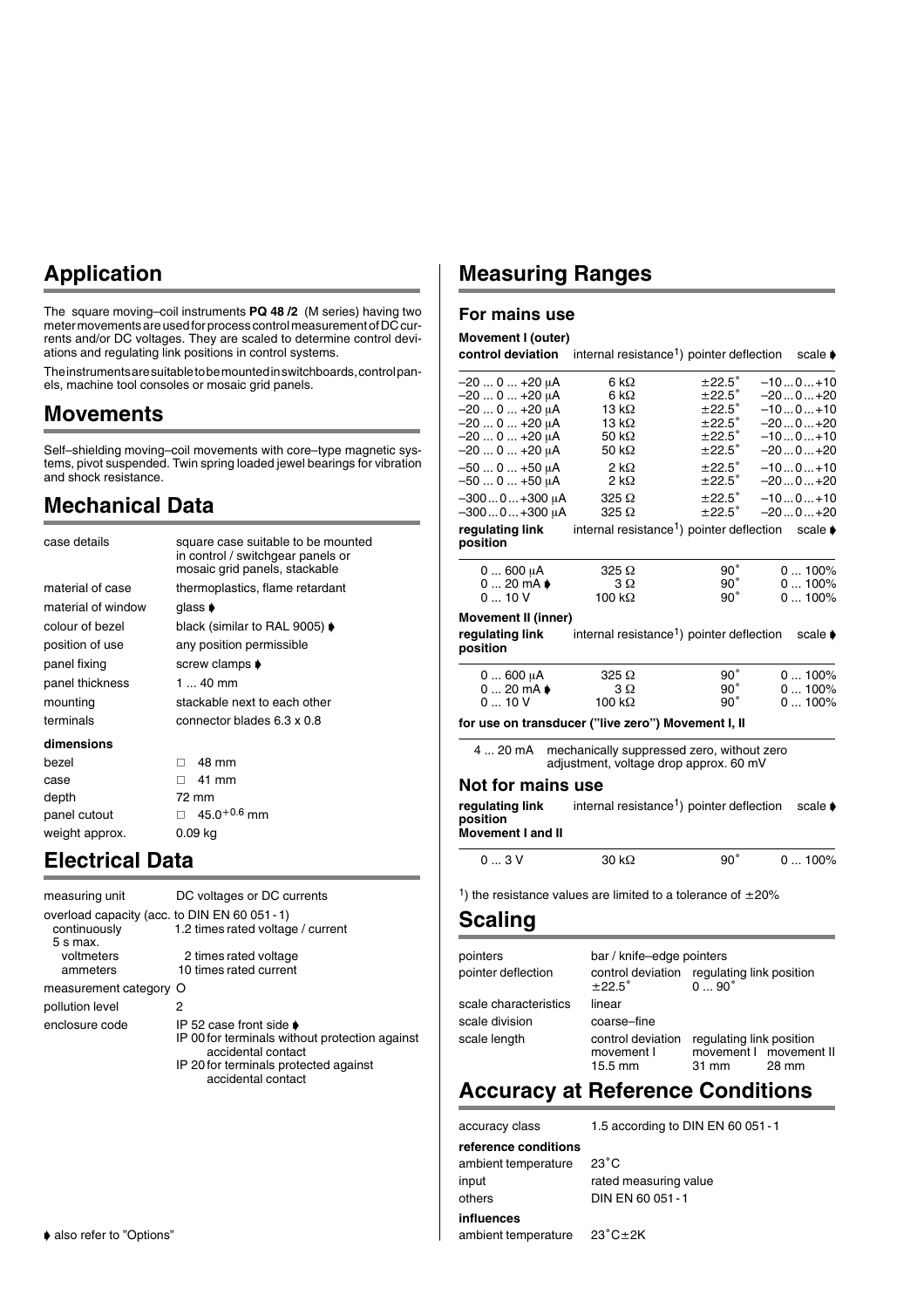

# Data Sheet M Series

**M Series**

# **Analog Meters with Dual Moving-Coil Movement**

# **Environmental**

climatic suitability climatic class  $2 \blacktriangleright$ operating  $-25...+40^{\circ}C$ temperature range storage  $-25...+65^{\circ}C$ temperature range shock resistance 15 g, 11 ms  $\bullet$ vibration resistance 2.5 g, 5 ... 55 Hz  $\blacklozenge$ 

according to VDE/VDI 3540 sheet 2 relative humidity  $\leq 75\%$  annual average, non–condensing

# **Rules and Standards**

| DIN 43718                           | Measurement and control; front-frames and<br>frontpanels of measurement and control<br>equipment; principal dimensions                                           |
|-------------------------------------|------------------------------------------------------------------------------------------------------------------------------------------------------------------|
| DIN 43 802<br>-2<br>$\frac{-3}{-4}$ | Line scales and pointers for indicating<br>electrical measuring instruments;<br>general requirements<br>designs and dimensions<br>scale graduation and numbering |
| DIN 16 257                          | Nominal positions and position symbols used<br>for measuring instruments                                                                                         |
| DIN EN 60 051                       | Direct acting indicating analogue electrical<br>measuring instruments and their accessories                                                                      |
| $-1$                                | Part 1: Definitions and general requirements<br>common to all parts                                                                                              |
| $-2$                                | Part 2: Special requirements for ammeters<br>and voltmeters                                                                                                      |
| -9                                  | Part 9: Recommended test methods                                                                                                                                 |
| DIN EN 60 529                       | Enclosure codes by housings (IP-code)                                                                                                                            |
| <b>DIN EN 61 010</b>                | Safety requirements for electrical measuring,<br>control and laboratory equipment                                                                                |
| $-1$                                | Part 1: General requirements                                                                                                                                     |
|                                     | -2-030 Part2-030: Particular requirements for testing<br>and measuring circuits                                                                                  |
| DIN EN 61 326-1                     | Electrical equipment for measurement, con-<br>trol and laboratory use - EMC requirements<br>Part 1: General requirements                                         |
| <b>DIN IEC 61 554</b>               | Panel mounted equipment -<br>Electrical measuring instruments -<br>Dimensions for panel mounting                                                                 |
| VDE/VDI 3540 sheet 2                | reliability of measuring and control<br>equipment (classification of climates)                                                                                   |

# **Options**

| measuring range            |                                             |
|----------------------------|---------------------------------------------|
| special measuring<br>range | deviating from ranges as specified in table |
| zero position              | suppressed for range 4  20 mA               |
|                            | mechanically suppressed zero                |
| case                       |                                             |
| window                     | non-glaring glass                           |
| colour of bezel            | gray (similar to RAL 7037)                  |
| panel fixing               | plate springs                               |

#### **performance**

increased mechanical shock 30 g, 11 ms<br>loads vibration 5 g, 5 ... 5

temperature range marine application non–certified

vibration  $5$  g, 5 ... 55 Hz climatic suitability limited use in the tropics climatic class 3 according to VDE/VDI 3540 sheet 2 with operating  $-10 ... +55^{\circ}C$ 

enclosure code IP 54 splash–water protected front

**accessories**

terminal protection against accidental contact protective sleeves

#### **dial**

blank dial pencil marked initial and end values scale division 0 ... 100%,<br>and figuring linear. fulllinear, full–scale values acc. to standardized series  $(1 - 1.5 - 2.5 - 4 - 6$  and any decimal multiple of these numbers e.g. 150 m3/h) or deviating from standard series, captions optional additional lettering to be specified e.g. "generator" additional figuring to be specified coloured marks red, green or blue for important scale values coloured sector red, green or blue within scale division logo on the dial none or to be specified

# **Connections**



# **Dimensions**





(scaled in mm)